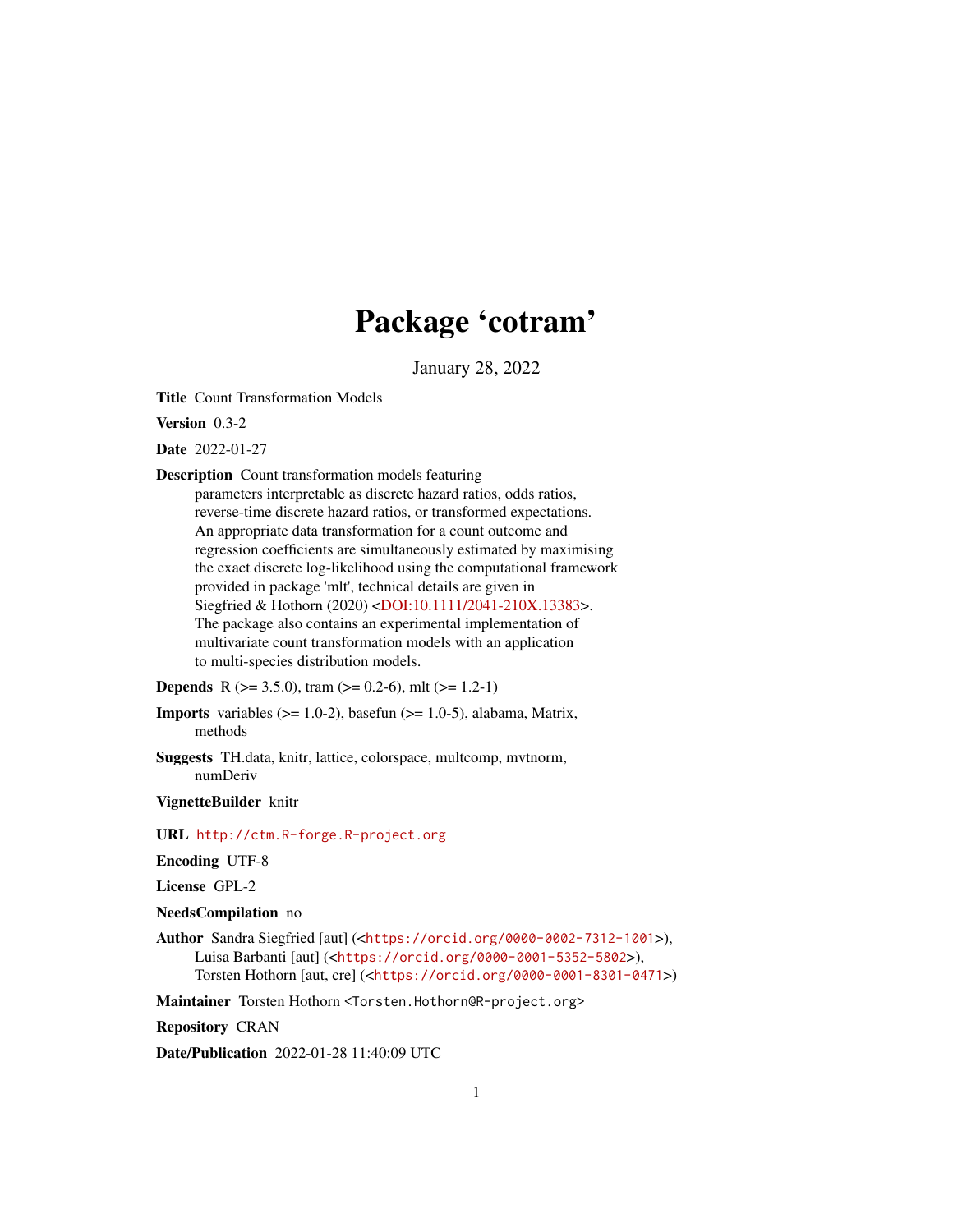### <span id="page-1-0"></span>R topics documented:

| Index |  |  |
|-------|--|--|
|       |  |  |
|       |  |  |
|       |  |  |
|       |  |  |
|       |  |  |

<span id="page-1-1"></span>

confband *Confidence Bands*

#### <span id="page-1-2"></span>Description

Confidence bands for transformation, distribution, survivor or cumulative hazard functions

#### Usage

```
## S3 method for class 'cotram'
confband(objject, new data, level = 0.95,type = c("trafo", "distribution", "survivor", "cumhazard"),
       smooth = FALSE, q = NULL, K = 20, cheat = K, ...)
```
#### Arguments

| object     | an object of class cotram.                                                                                                                            |
|------------|-------------------------------------------------------------------------------------------------------------------------------------------------------|
| newdata    | a data frame of observations.                                                                                                                         |
| level      | the confidence level.                                                                                                                                 |
| type       | the function to compute the confidence band for.                                                                                                      |
| smooth     | logical; if TRUE a smoothed function of type is returned.                                                                                             |
| q          | quantiles at which to evaluate the model.                                                                                                             |
| К          | number of grid points the function is evaluated at (in the absence of q and smooth<br>$=$ TRUE).                                                      |
| cheat      | number of grid points the function is evaluated at when using the quantile ob-<br>tained for K grid points (in the absence of $q$ and smooth = TRUE). |
| $\ddots$ . | additional arguments to confint.glht.                                                                                                                 |

#### Details

The function is evaluated at the count response or at K grid points and simultaneous confidence intervals are then interpolated in order to construct the band.

#### Value

For each row in newdata the function and corresponding confidence band evaluated at the count response (or K or cheat grid points) is returned.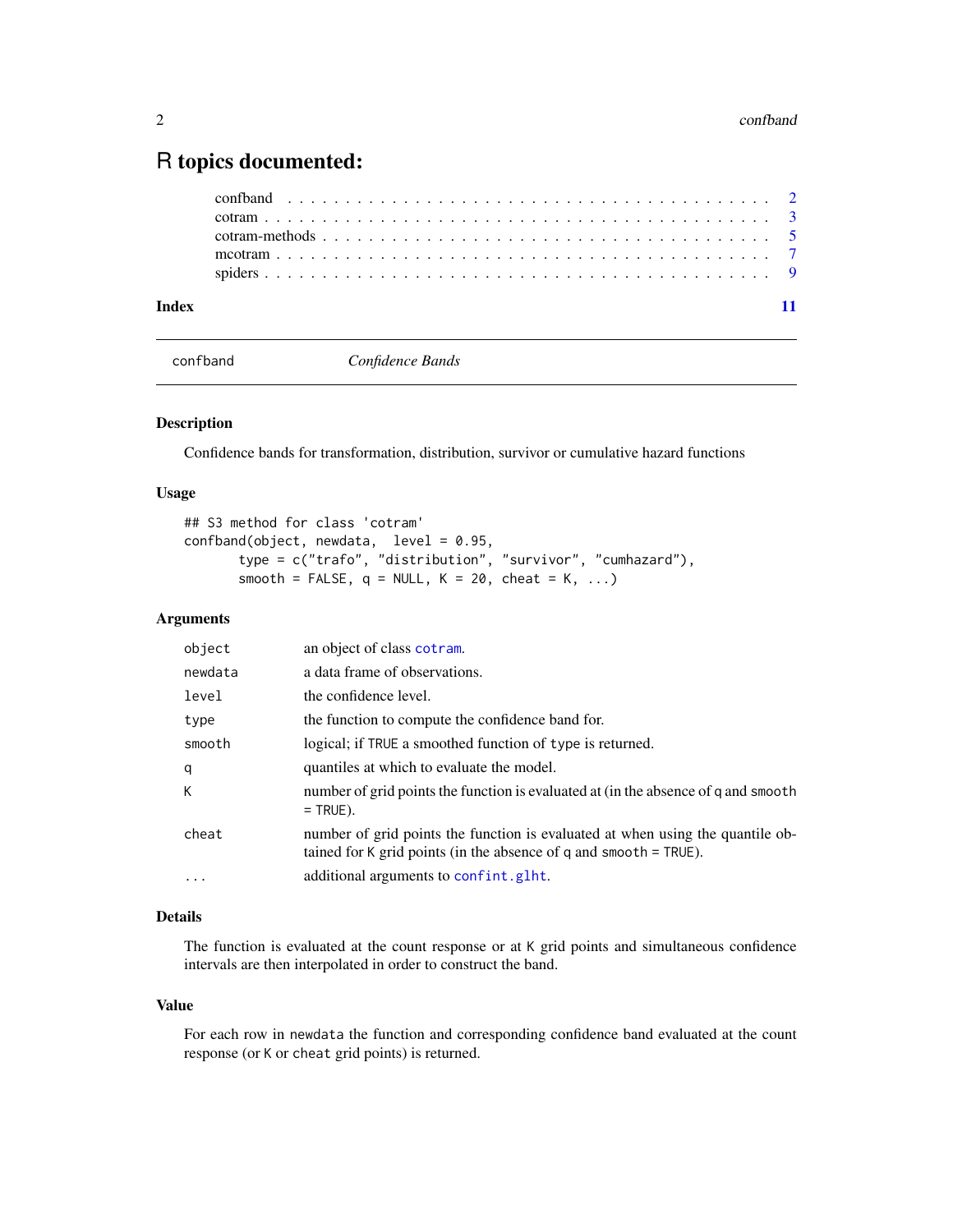#### <span id="page-2-0"></span>cotram 3

#### Examples

```
op <- options(digits = 4)
data("birds", package = "TH.data")
### fit count transformation model with cloglog link
m_birds \le - cotram(SG5 \sim AOT + AFS + GST + DBH + DWC + LOG, data = birds,
                  method = "cloglog")
### compute asymptotic confidence bands for the distribution function
### for the first oberservation
confband(m\_birds, newdata = birds[1, ], type = "distribution")options(op)
```
<span id="page-2-1"></span>cotram *Count Transformation Models*

#### Description

Likelihood-based count transformation models for fully parameterised discrete conditional distribution functions. The link function governing the interpretation of the predictor can be chosen and results in discrete hazard ratios, odds ratios, reverse time hazard ratios or conditional expectation of transformed counts.

#### Usage

```
cotram(formula, data, method = c("logit", "cloglog", "loglog", "probit"),
      log_first = TRUE, plus_one = log_first, prob = 0.9,
      subset, weights, offset, cluster, na.action = na.omit, ...)
```
#### Arguments

| formula | an object of class "formula": a symbolic description of the model structure to<br>be fitted. The details of model specification are given under tram and in the<br>package vignette.                                                                                                                                                                                |
|---------|---------------------------------------------------------------------------------------------------------------------------------------------------------------------------------------------------------------------------------------------------------------------------------------------------------------------------------------------------------------------|
| data    | an optional data frame, list or environment (or object coercible by as . data. frame<br>to a data frame) containing the variables in the model. If not found in data, the<br>variables are taken from environment (formula).                                                                                                                                        |
| method  | character specifying the choice of the link function, mapping the transformation<br>function into probabilities. Available choices include the logit, complementary<br>log-log, log-log or probit link. The different link functions govern the interpre-<br>tation of the linear predictor. Details of the interpretation can be found in the<br>package vignette. |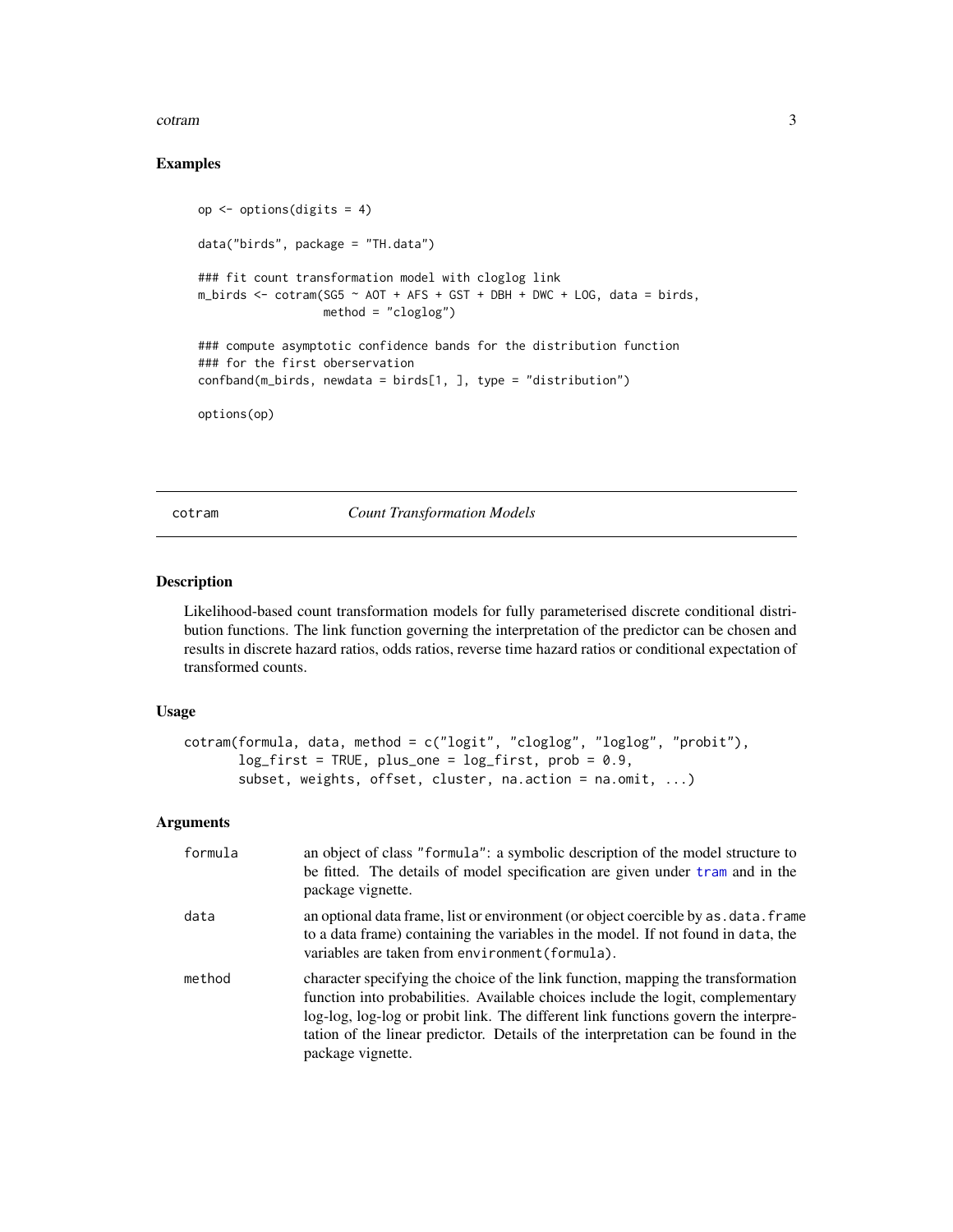<span id="page-3-0"></span>

| prob      | probability giving the quantile of the response defining the upper limit of the<br>support of a smooth Bernstein polynomial.                                                                         |
|-----------|------------------------------------------------------------------------------------------------------------------------------------------------------------------------------------------------------|
| log_first | logical; if TRUE, a Bernstein polynomial is defined on the log-scale.                                                                                                                                |
| plus_one  | logical; if TRUE, a Bernstein polynomial of $(y + 1)$ is defined.                                                                                                                                    |
| subset    | an optional vector specifying a subset of observations to be used in the fitting<br>process.                                                                                                         |
| weights   | an optional vector of weights to be used in the fitting process. Should be NULL<br>or a numeric vector. If present, the weighted log-likelihood is maximised.                                        |
| offset    | this can be used to specify an a priori known component to be included in the<br>linear predictor during fitting. This should be NULL or a numeric vector of length<br>equal to the number of cases. |
| cluster   | optional factor with a cluster ID employed for computing clustered covariances.                                                                                                                      |
| na.action | a function which indicates what should happen when the data contain NAs. The<br>default is set to na. omit.                                                                                          |
| $\cdots$  | additional arguments to tram.                                                                                                                                                                        |

#### Details

Likelihood-based estimation of a fully parameterised conditional discrete distribution function for count data, while ensuring interpretability of the linear predictors. The models are defined with a negative shift term relating positive predictors to larger values of the conditional mean. For the model with logistic or cloglog link  $exp(-coeff())$  is the multiplicative change of discrete oddsratios or hazard ratios. For the model with loglog link exp(coef()) is the multiplicative change of the reverse time hazard ratios. Applying a transformation model with probit link coef() gives the conditional expectation of the transformed link, with transformation function estimated from data.

#### Value

An object of class cotram and tram, with corresponding coef, vcov, logLik, summary, print, plot and predict methods.

#### References

Sandra Siegfried, Torsten Hothorn (2020), Count Transformation Models, *Methods in Ecology and Evolution*, 11(7), 818–827, doi: [10.1111/2041210X.13383.](https://doi.org/10.1111/2041-210X.13383)

Torsten Hothorn, Lisa Möst, Peter Bühlmann (2018), Most Likely Transformations, *Scandinavian Journal of Statistics*, 45(1), 110–134, doi: [10.1111/sjos.12291.](https://doi.org/10.1111/sjos.12291)

Torsten Hothorn (2020), Most Likely Transformations: The mlt Package, *Journal of Statistical Software*, 92(1), 1–68, doi: [10.18637/jss.v092.i01.](https://doi.org/10.18637/jss.v092.i01)

#### Examples

```
op <- options(digits = 4)
data("birds", package = "TH.data")
\text{cotram}(\text{SG5} \sim \text{AOT} + \text{AFS} + \text{GST} + \text{DBH} + \text{DWC} + \text{LOG}, \text{ data} = \text{birds})
```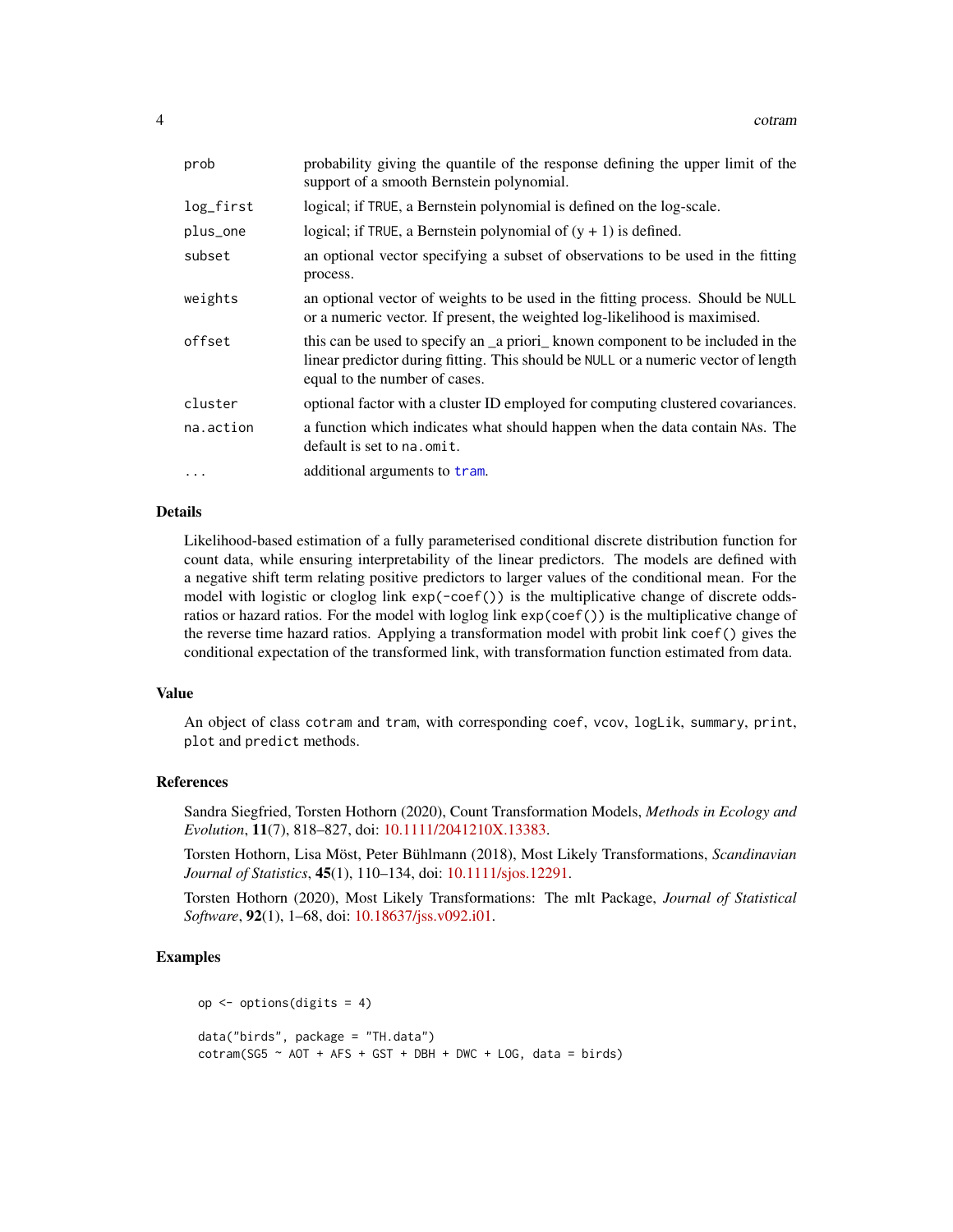<span id="page-4-0"></span>options(op)

cotram-methods *Methods for Count Transformation Models*

#### <span id="page-4-1"></span>Description

Methods for objects inheriting from class cotram

#### Usage

```
## S3 method for class 'cotram'
predict(object, newdata = model.frame(object),
        type = c("lp", "trafo", "distribution", "survivor", "density",
                 "logdensity", "hazard", "loghazard", "cumhazard",
                 "logcumhazard", "odds", "logodds", "quantile"),
        smooth = FALSE, q = NULL, K = 20, prob = 1:(10-1)/10, ...)
## S3 method for class 'cotram'
plot(x, newdata, type = c("distribution", "survivor","density",
                          "logdensity", "cumhazard", "quantile", "trafo"),
       confidence = c("none", "band"), level = 0.95,smooth = FALSE, q = NULL, K = 20, cheat = K, prob = 1:(10-1)/10,
       col = "black", fill = "lightgrey",
       lty = 1, lwd = 1, add = FALSE, ...## S3 method for class 'cotram'
as.mlt(object)
## S3 method for class 'cotram'
logLik(object, parm = coef(as.mlt(object), fixed = FALSE), newdata, ...)
```
#### Arguments

| object. x  | a fitted linear count transformation model inheriting from class cotram.                                                                                                                                                                                                                                                                             |
|------------|------------------------------------------------------------------------------------------------------------------------------------------------------------------------------------------------------------------------------------------------------------------------------------------------------------------------------------------------------|
| newdata    | an optional data frame of observations.                                                                                                                                                                                                                                                                                                              |
| parm       | model parameters.                                                                                                                                                                                                                                                                                                                                    |
| type       | type of prediction, current options include linear predictors ( $n^2$ lp", of x vari-<br>ables in the formula $y \sim x$ ), transformation functions ("trafo") or distribution<br>functions on the scale of the cdf ("distribution"), survivor function, density<br>function, log-density function, cumulative hazard function or quantile function. |
| confidence | whether to plot a confidence band (see confidence).                                                                                                                                                                                                                                                                                                  |
| level      | the confidence level.                                                                                                                                                                                                                                                                                                                                |
| smooth     | logical; if TRUE a smoothed function of type is returned.                                                                                                                                                                                                                                                                                            |
| q          | quantiles at which to evaluate the model.                                                                                                                                                                                                                                                                                                            |
| prob       | probabilities for the evaluation of the quantile function $(typ = "quantile").$                                                                                                                                                                                                                                                                      |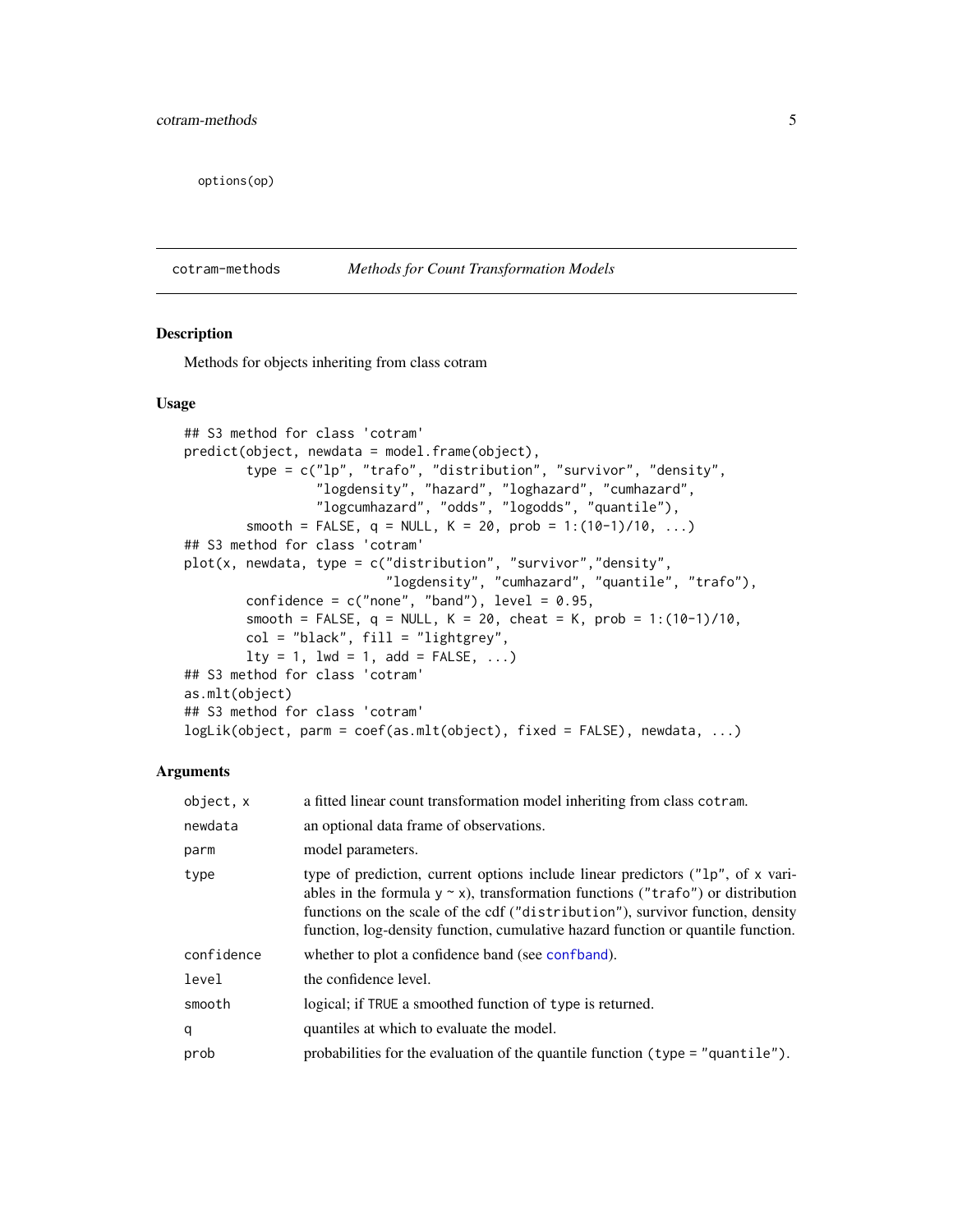<span id="page-5-0"></span>

| K.       | number of grid points the function is evaluated at (for smooth = TRUE and in<br>absence of q).                                                        |
|----------|-------------------------------------------------------------------------------------------------------------------------------------------------------|
| cheat    | number of grid points the function is evaluated at when using the quantile ob-<br>tained for K grid points (in the absence of q and smooth $=$ TRUE). |
| col      | color for the lines to plot.                                                                                                                          |
| fill     | color for the confidence band.                                                                                                                        |
| $1$ ty   | line type for the lines to plot.                                                                                                                      |
| lwd      | line width.                                                                                                                                           |
| add      | logical; indicating if a new plot shall be generated (the default).                                                                                   |
| $\cdots$ | additional arguments to the underlying methods for predict.                                                                                           |
|          |                                                                                                                                                       |

#### Details

predict and plot can be used to inspect the model on different scales.

#### See Also

[predict.cotram](#page-4-1), [confband.cotram](#page-1-2), [tram-methods](#page-0-0), [mlt-methods](#page-0-0), [plot.ctm](#page-0-0)

#### Examples

```
data("birds", package = "TH.data")
 ### fit count transformation model with cloglog link
 m_birds <- cotram(SG5 \sim AOT + AFS + GST + DBH + DWC + LOG, data = birds,
                    method = "cloglog")
 logLik(m_birds)
 ### classical likelihood inference
## IGNORE_RDIFF_BEGIN
 summary(m_birds)
## IGNORE_RDIFF_END
 ### coefficients of the linear predictor (discrete hazard ratios)
 exp(-coef(m_birds))
 ### compute predicted median along with 10% and 90% quantile for the first
 ### three observations
 nd \leftarrow \text{birds}[1:3,]predict(m_birds, newdata = nd, type = "quantile", prob = c(.1, .5, .9),
          smooth = TRUE)
 ### plot the predicted distribution for these observations
 plot(m_birds, newdata = nd, type = "distribution",
       col = c("skyblue", "grey", "seagreen"))
```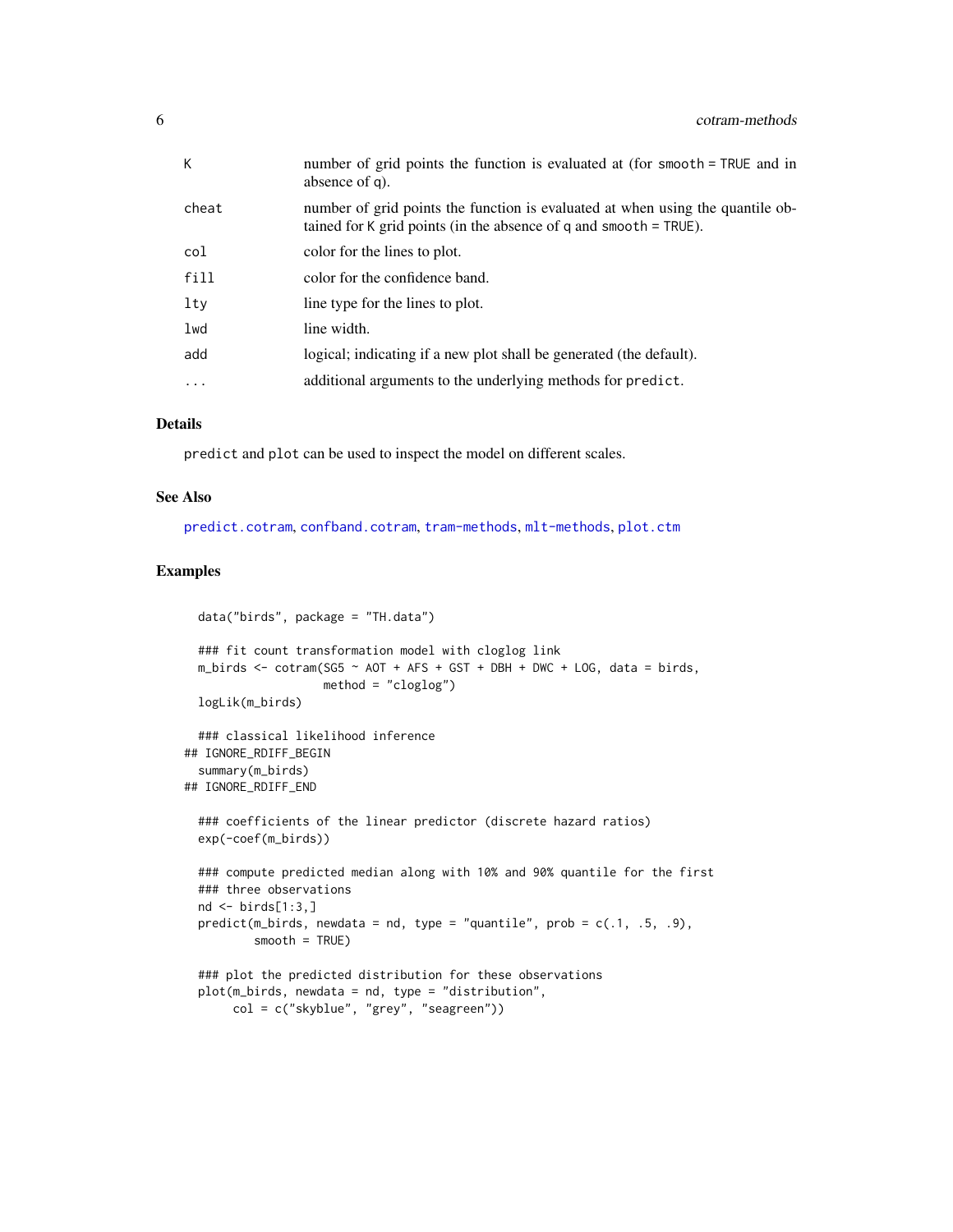<span id="page-6-0"></span>

#### Description

A proof-of-concept implementation of multivariate conditional transformation models for count data.

#### Usage

```
mcotram(..., formula = \sim 1, data, theta = NULL,
        control.outer = list(trace = FALSE), tol = sqrt(.Machine$double.eps),
        dofit = TRUE)
```
#### Arguments

| $\cdots$      | marginal count transformation models, one for each response                                                                                        |
|---------------|----------------------------------------------------------------------------------------------------------------------------------------------------|
| formula       | a model formula describing a model for the dependency structure via the lambda<br>parameters. The default is set to $\sim$ 1 for constant lambdas. |
| data          | a data.frame                                                                                                                                       |
| theta         | an optional vector of starting values                                                                                                              |
| control.outer | a list controlling auglag                                                                                                                          |
| tol           | tolerance                                                                                                                                          |
| dofit         | logical; parameters are fitted by default, otherwise a list with log-likelihood and<br>score function is returned                                  |

#### Details

The function implements multivariate count conditional transformation models. The response is assumed to be a vector of counts.

#### Value

An object of class mcotram and mmlt with coef and predict methods.

#### References

Luisa Barbani, Roland Brandl, Torsten Hothorn (2021), Multi-species Count Transformation Models. Submitted manuscript, available from the authors.

Nadja Klein, Torsten Hothorn, Luisa Barbanti, Thomas Kneib (2020), Multivariate Conditional Transformation Models. *Scandinavian Journal of Statistics*, doi: [10.1111/sjos.12501.](https://doi.org/10.1111/sjos.12501)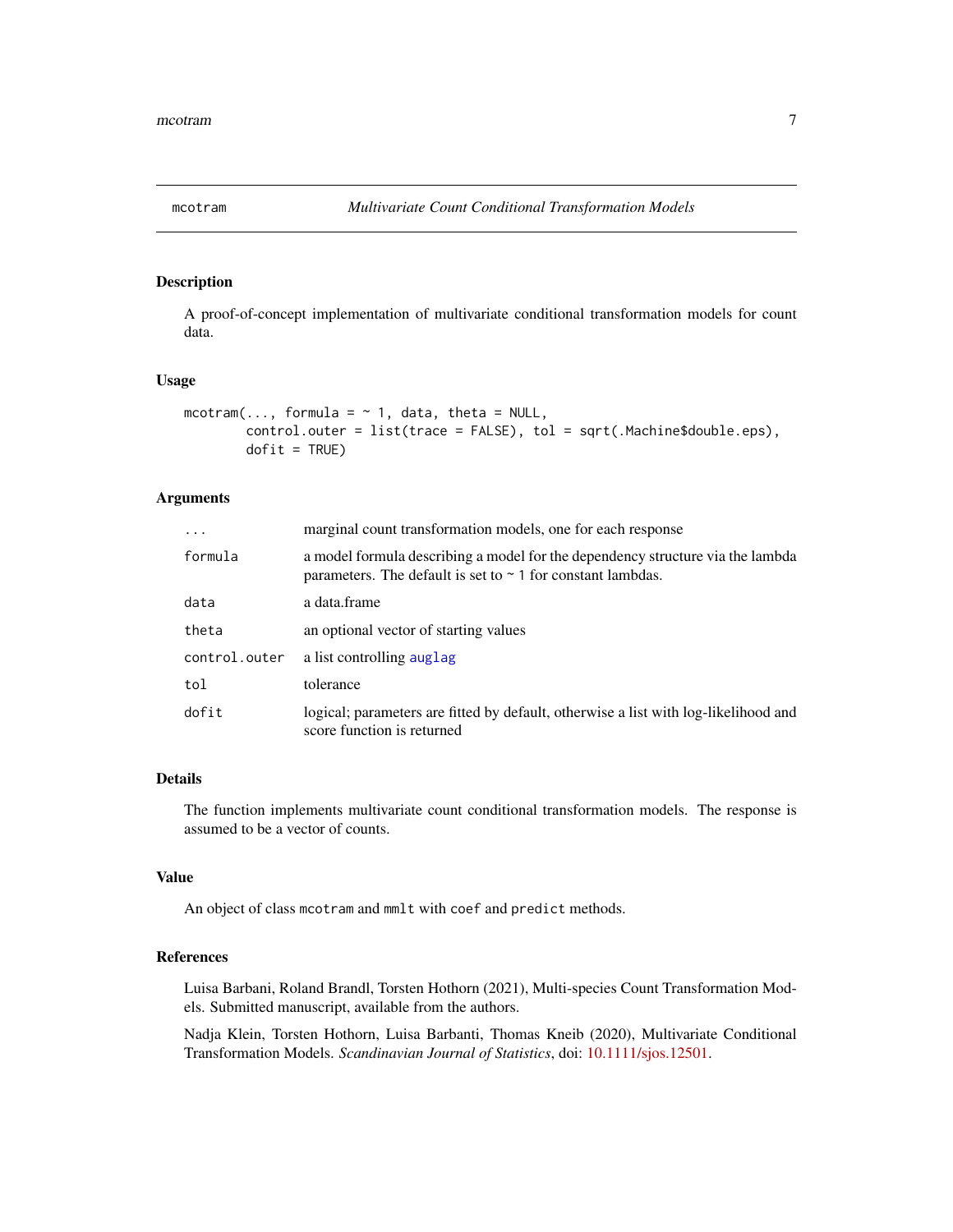#### Examples

```
op <- options(digits = 2)
 data("spiders", package = "cotram")
 ## fit conditional marginal count transformation models
 m_PF <- cotram(Pardosa_ferruginea ~ Elevation + Canopy_openess,
                data = spiders, method = "probit")m_HL <- cotram(Harpactea_lepida ~ Elevation + Canopy_openess,
                data = spiders, method = "probit")m_CC <- cotram(Callobius_claustrarius ~ Elevation + Canopy_openess,
                data = spiders, method = "probit")m_CT <- cotram(Coelotes_terrestris ~ Elevation + Canopy_openess,
                data = spiders, method = "probit")m_PL <- cotram(Pardosa_lugubris ~ Elevation + Canopy_openess,
                data = spiders, method = "probit")
 m_PR <- cotram(Pardosa_riparia ~ Elevation + Canopy_openess,
                data = spiders, method = "probit")## fit multi-species count transformation model
 ## with constant Cholesky factor of the precision matrix
 ##
 ## define starting values here (this is not necessary but leads
 ## to diffs for ATLAS and OpenBlas)
 theta <- round(c(coef(as.mlt(m_PF)), coef(as.mlt(m_HL)),
            coef(as.mlt(m_CC)), coef(as.mlt(m_CT)),
            coef(as.mlt(m_PL)), coef(as.mlt(m_PR)),
            rep(0, 15)), 2)
 m_all_1 <- mcotram(m_PF, m_HL, m_CC, m_CT, m_PL, m_PR,
                    theta = theta, \# \# \le - not really necessary
                    formula = \sim 1, data = spiders)
 ## with covariate-dependent Cholesky factor of the precision matrix
 theta <- round(c(coef(as.mlt(m_PF)), coef(as.mlt(m_HL)),
            coef(as.mlt(m_CC)), coef(as.mlt(m_CT)),
            coef(as.mlt(m_PL)), coef(as.mlt(m_PR)),
            rep(0, 15 * 3), 2)
 m_all_2 <- mcotram(m_PF, m_HL, m_CC, m_CT, m_PL, m_PR, theta = theta,
                    formula = \sim Elevation + Canopy_openess, data = spiders,
                    ## not needed!
                    control.outer = list(method = "Nelder-Mead", trace = FALSE))
## IGNORE_RDIFF_BEGIN
 logLik(m_all_1)
 logLik(m_all_2)
 ## lambda defining the Cholesky factor of the precision matrix
 coef(m\_all_1, newdata = spiders[1,], type = "Lambda"coef(m\_all_2, newdata = spiders[1,], type = "Lambda"
```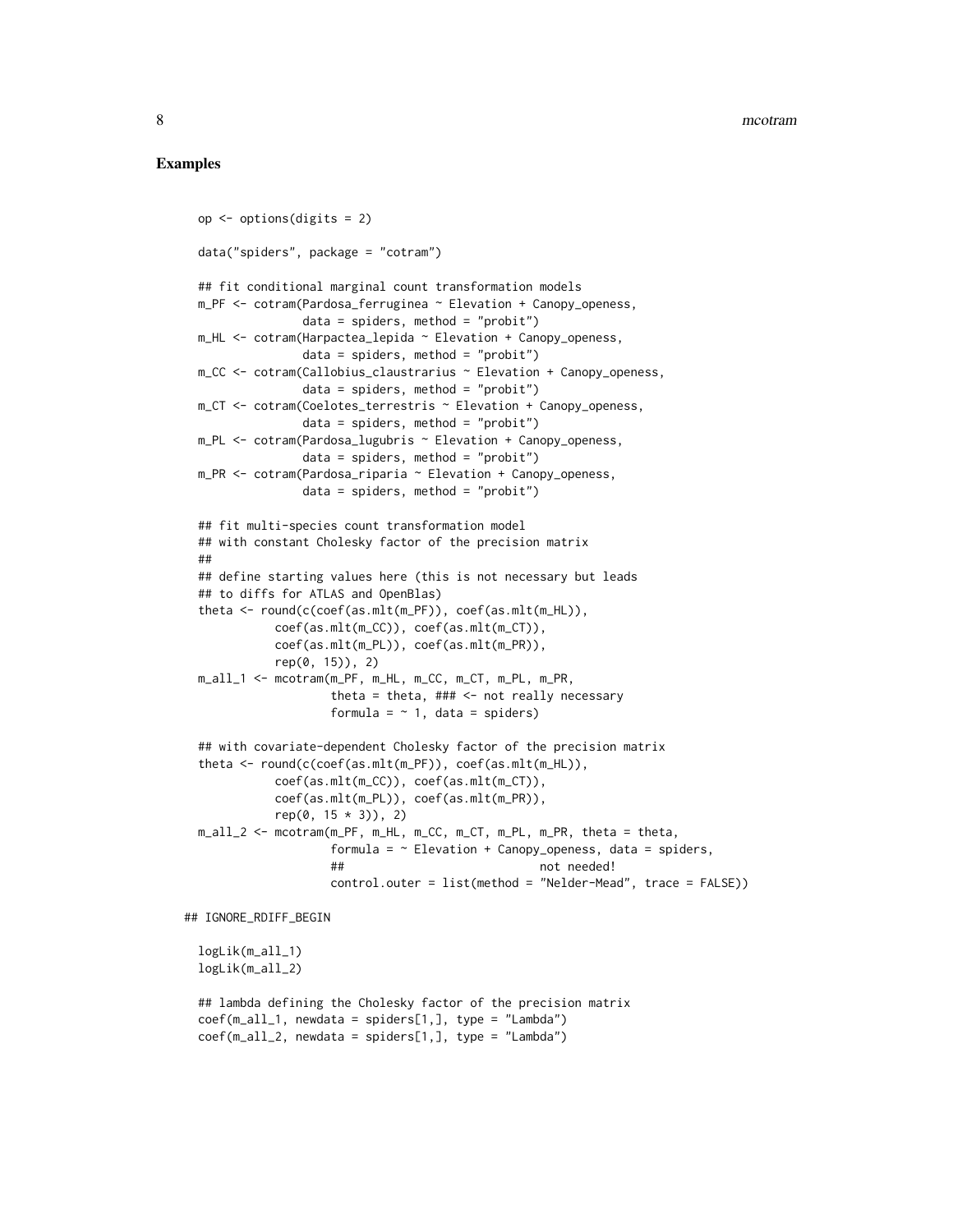#### <span id="page-8-0"></span>spiders **9**

```
## linear correlation, ie Pearson correlation of the models after
 ## transformation to bivariate normality
 (r1 \leq coeff(m_a1l_1, newdata = spiders[1,], type = "Corr"))(r2 \leq c \cdot c \cdot (m_a 11_2, new data = spiders[1,], type = "Corr"))## IGNORE_RDIFF_END
```
options(op)

spiders *Bavarian Forest Spider Data*

#### **Description**

Abundance of six spider species on 190 plots in the Bavarian Forest National Park

#### Usage

data("spiders")

#### Format

A data frame with 190 observations on the following 9 variables.

Plot experimental plot id Elevation elevation of the plot Canopy\_openess openess of canopy at plot Pardosa\_ferruginea number of Pardosa ferruginea observed Harpactea\_lepida number of Harpactea lepida observed Callobius\_claustrarius number of Callobius claustrarius observed Coelotes\_terrestris number of Coelotes terrestris observed Pardosa\_lugubris number of Pardosa lugubris observed Pardosa\_riparia number of Pardosa riparia observed

#### Details

To untangle effects of dead-wood addition and canopy openness on non-saproxylic epigeal arthropods, Seibold et al (2016) exposed different amounts of logs and branches on 190 0.1-ha plots located in sunny or shady mixed montane forests and sampled epigeal arthropods over three years. The data contain abundances of six spider species for all 190 plots, along with plot elevation and canopy openess.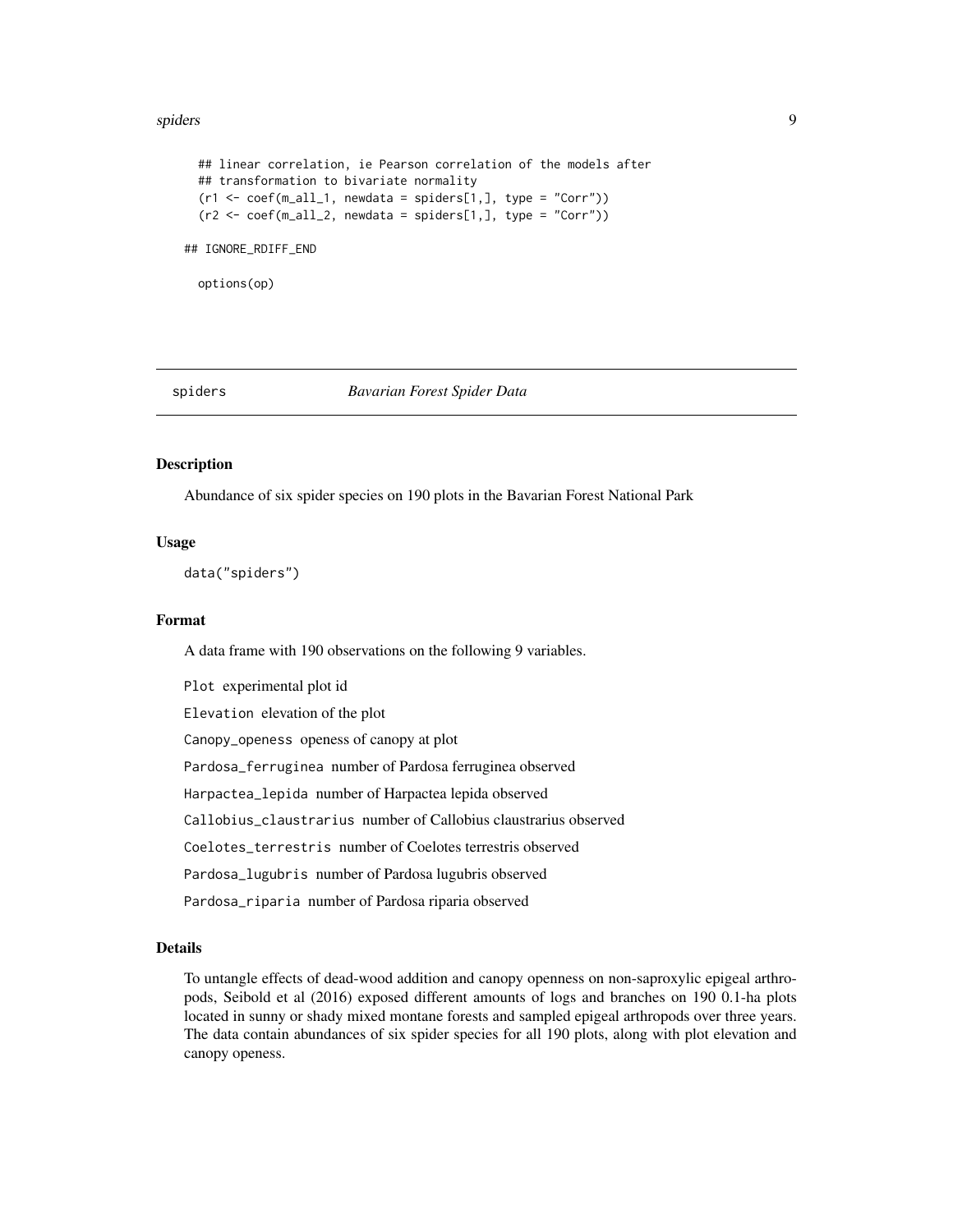#### Source

Sebastian Seibold, Claus Bässler, Petr Baldrian, Lena Reinhard, Simon Thorn, Michael D. Ulyshen, Ingmar Weiß and Jörg Müller (2016). Dead-wood addition promotes non-saproxylic epigeal arthropods but effects are mediated by canopy openness. *Biological Conservation*, 204, 181–188, doi: [10.1](https://doi.org/10.1016/j.biocon.2016.09.031)016/ [j.biocon.2016.09.031.](https://doi.org/10.1016/j.biocon.2016.09.031)